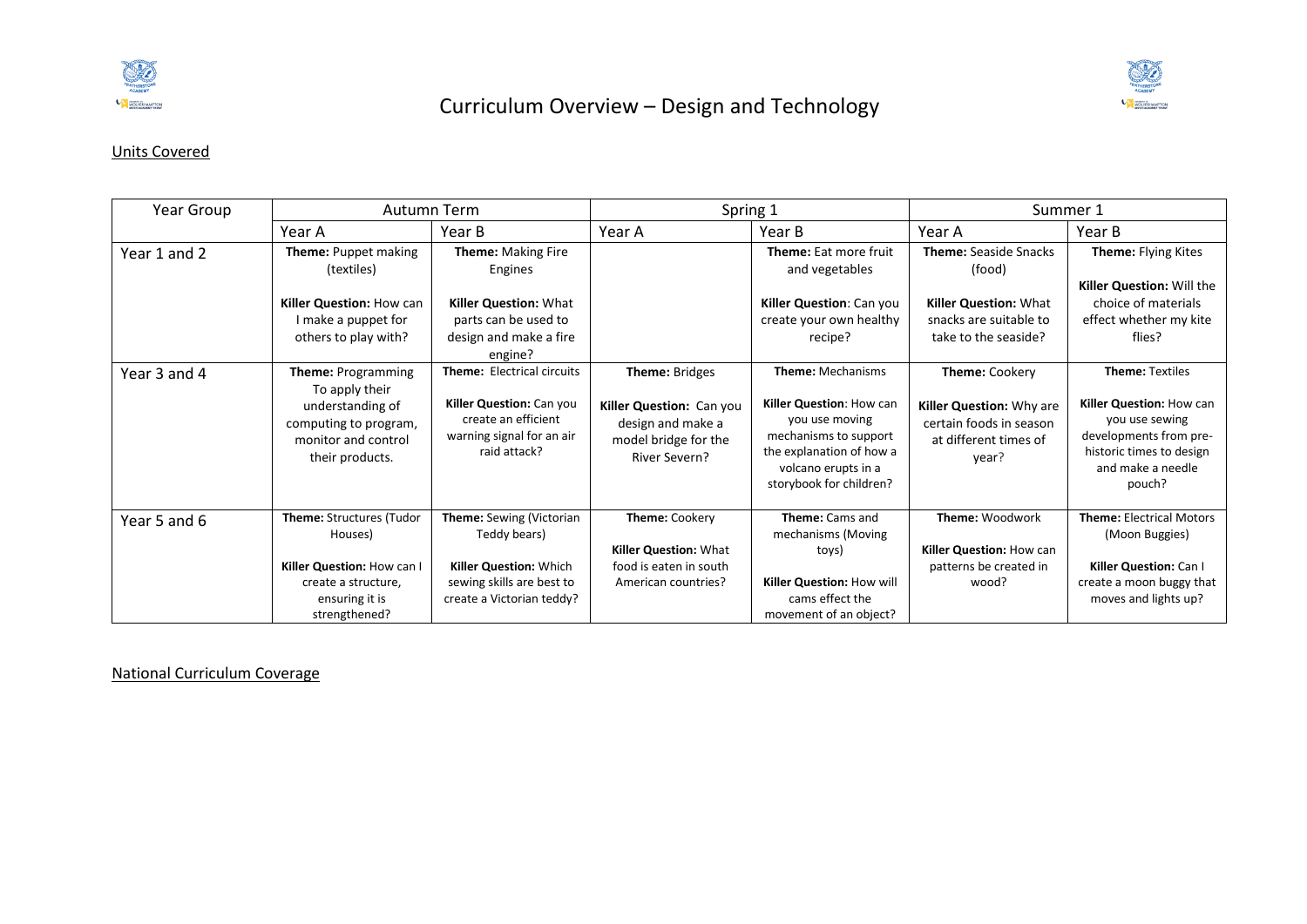



|        | Key Stage One - Design and Technology                                                                                                                           |                                                                                |                                                                                            |                  |         |      |                            |       |            |  |  |
|--------|-----------------------------------------------------------------------------------------------------------------------------------------------------------------|--------------------------------------------------------------------------------|--------------------------------------------------------------------------------------------|------------------|---------|------|----------------------------|-------|------------|--|--|
|        | <b>Statutory National Curriculum</b><br>Statement                                                                                                               | Year 1                                                                         | Year 2                                                                                     | Polar<br>Regions | Seaside | Toys | Great<br>Fire of<br>London | Kenya | Victorians |  |  |
| Design | Gesign purposeful,<br>functional, appealing<br>products for themselves and<br>other users based on design<br>criteria<br>Generate, develop, model               | Draw on their own experience to<br>help generate ideas                         | Generate ideas by drawing on<br>their own and other people's<br>experiences                |                  |         |      |                            |       |            |  |  |
|        | and communicate their ideas<br>through talking, drawing,<br>templates, mock-ups and,<br>where appropriate,<br>information and<br>communication technology       | Suggest ideas and explain what<br>they are going to do                         | Develop their design ideas<br>through discussion,<br>observation, drawing and<br>modelling |                  |         |      |                            |       |            |  |  |
|        |                                                                                                                                                                 | Identify a target group for what<br>they intend to design and ma               | Identify a purpose for what<br>they intend to design and<br>make                           |                  |         |      |                            |       |            |  |  |
|        |                                                                                                                                                                 | Model their ideas in card and<br>paper                                         | Identify simple design criteria                                                            |                  |         |      |                            |       |            |  |  |
|        |                                                                                                                                                                 | Develop their design ideas<br>applying findings from their earlier<br>research | Make simple drawings and<br>label parts                                                    |                  |         |      |                            |       |            |  |  |
|        | Select from and use a range<br>of tools and equipment to<br>perform practical tasks [for<br>example, cutting, shaping,                                          | Make their design using<br>appropriate techniques                              |                                                                                            |                  |         |      |                            |       |            |  |  |
| Make   | joining and finishing]<br>Select from and use a wide<br>range of materials and<br>components, including<br>construction materials,<br>textiles and ingredients, | With help measure, mark out, cut<br>and shape a range of materials             |                                                                                            |                  |         |      |                            |       |            |  |  |
|        |                                                                                                                                                                 | Use tools e.g. scissors and a hole<br>punch safely                             |                                                                                            |                  |         |      |                            |       |            |  |  |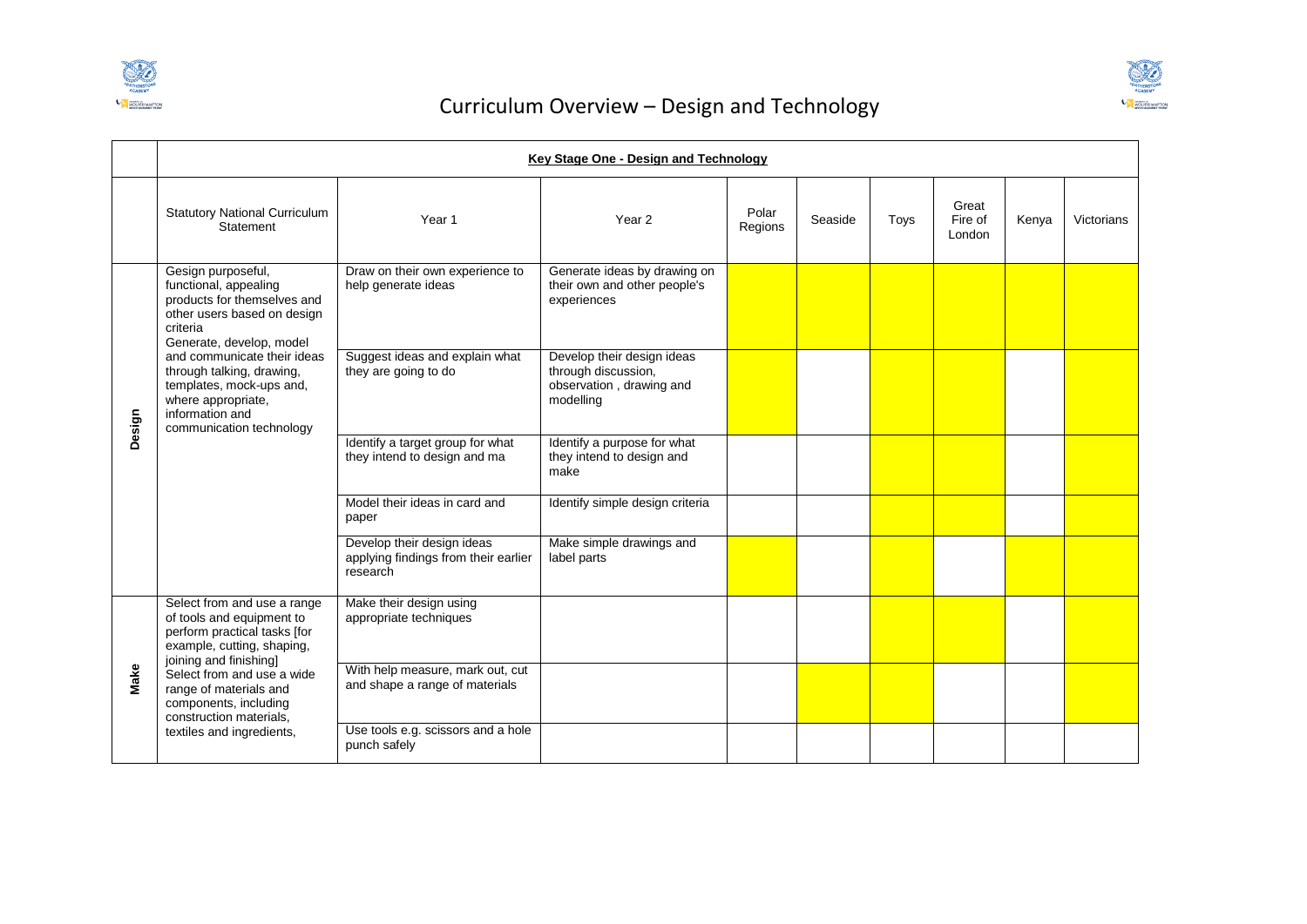



|                           | according to their<br>characteristics                                                                                                                                                | Assemble, join and combine<br>materials and components<br>together using a variety of<br>temporary methods e.g. glues or<br>masking tape |                                                                                                                    |  |  |  |  |
|---------------------------|--------------------------------------------------------------------------------------------------------------------------------------------------------------------------------------|------------------------------------------------------------------------------------------------------------------------------------------|--------------------------------------------------------------------------------------------------------------------|--|--|--|--|
|                           |                                                                                                                                                                                      | Select and use appropriate fruit<br>and vegetables, processes and<br>tools                                                               |                                                                                                                    |  |  |  |  |
|                           |                                                                                                                                                                                      | Use basic food handling, hygienic<br>practices and personal hygiene                                                                      |                                                                                                                    |  |  |  |  |
|                           |                                                                                                                                                                                      | Use simple finishing techniques<br>to improve the appearance of<br>their product                                                         |                                                                                                                    |  |  |  |  |
|                           |                                                                                                                                                                                      | Evaluate their product by<br>discussing how well it works in<br>relation to the purpose                                                  | Evaluate against their design<br>criteria                                                                          |  |  |  |  |
| Evaluate                  |                                                                                                                                                                                      | Evaluate their products as they<br>are developed, identifying<br>strengths and possible changes<br>they might make                       | Evaluate their products as<br>they are developed, identifying<br>strengths and possible<br>changes they might make |  |  |  |  |
|                           | explore and evaluate a range<br>of existing products<br>evaluate their ideas and<br>products against design<br>criteria                                                              | Evaluate their product by asking<br>questions about what they have<br>made and how they have gone<br>about it                            | Talk about their ideas, saying<br>what they like and dislike<br>about them                                         |  |  |  |  |
| <b>Technical Knwledge</b> |                                                                                                                                                                                      |                                                                                                                                          |                                                                                                                    |  |  |  |  |
|                           | build structures, exploring how they can be made stronger, stiffer and more stable<br>explore and use mechanisms [for example, levers, sliders, wheels and axles], in their products |                                                                                                                                          |                                                                                                                    |  |  |  |  |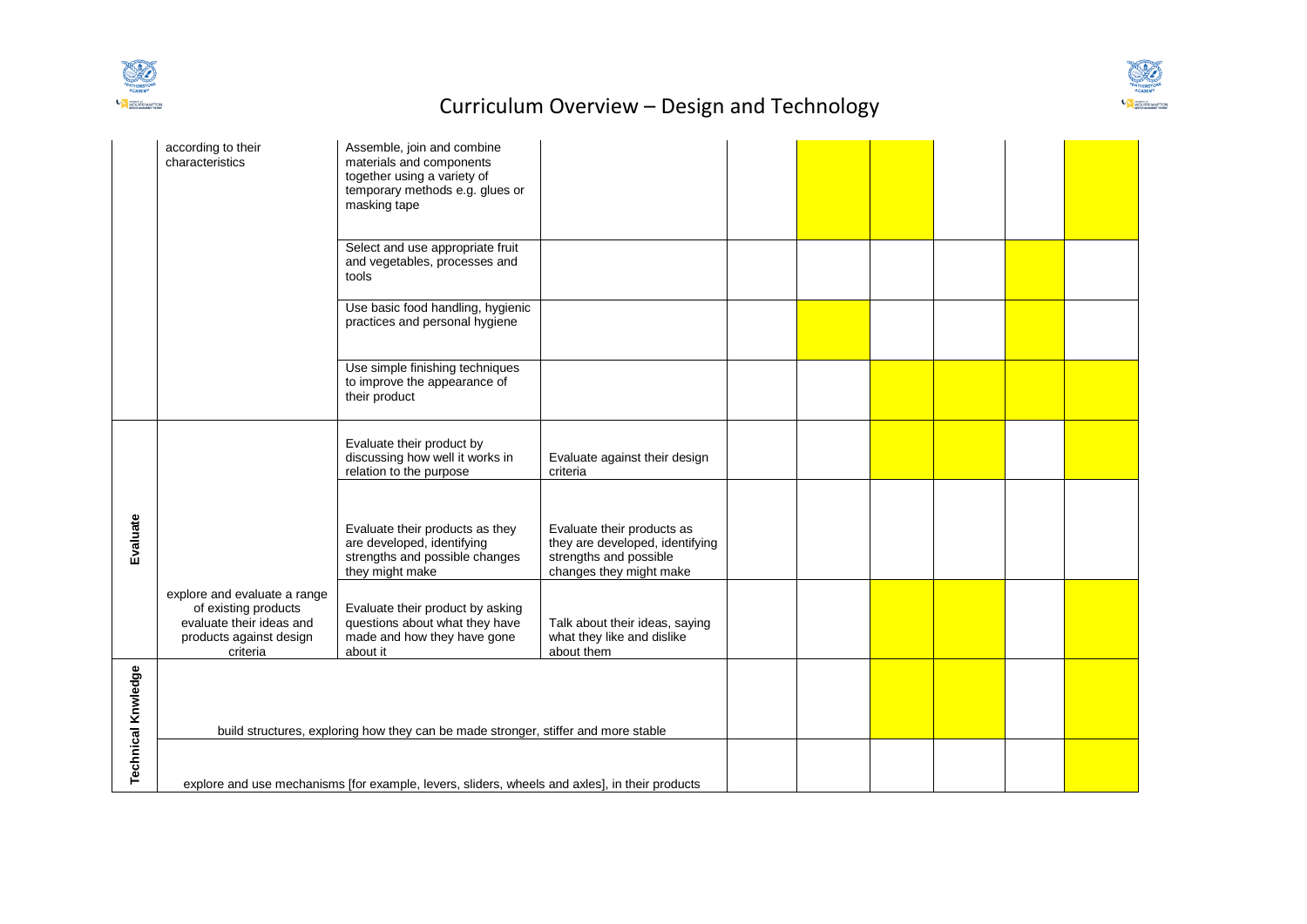



| use the basic principles of a healthy and varied diet to prepare dishes |  |  |  |
|-------------------------------------------------------------------------|--|--|--|
| understand where food comes from                                        |  |  |  |

|        | Lower Key Stage 2 - Design and Technology                                                                                                                                                      |                                                                            |                                                                                                                                                                                              |                          |           |                |                     |           |                 |  |  |
|--------|------------------------------------------------------------------------------------------------------------------------------------------------------------------------------------------------|----------------------------------------------------------------------------|----------------------------------------------------------------------------------------------------------------------------------------------------------------------------------------------|--------------------------|-----------|----------------|---------------------|-----------|-----------------|--|--|
|        | <b>Statutory National Curriculum</b><br>Statement                                                                                                                                              | Year <sub>3</sub>                                                          | Year 4                                                                                                                                                                                       | Ancient<br>Civilisations | The<br>UK | The<br>Vikings | The<br>Stone<br>Age | Volcanoes | WW <sub>2</sub> |  |  |
|        | use research and develop<br>design criteria to inform the<br>design of innovative, functional,<br>appealing products that are fit<br>for purpose, aimed at particular<br>individuals or groups | Generate ideas for an item,<br>considering its purpose and the<br>user/s   | Generate ideas, considering<br>the purposes for which they are<br>designing                                                                                                                  |                          |           |                |                     |           |                 |  |  |
| Design | generate, develop, model and<br>communicate their ideas<br>through discussion, annotated<br>sketches, cross-sectional and<br>exploded diagrams, prototypes,<br>pattern pieces and computer-    | Identify a purpose and establish<br>criteria for a successful product      | Make labelled drawings from<br>different views showing specific<br>features                                                                                                                  |                          |           |                |                     |           |                 |  |  |
|        | aided design                                                                                                                                                                                   | Plan the order of their work before<br>starting                            | Develop a clear idea of what<br>has to be done, planning how<br>to use materials, equipment<br>and processes, and suggesting<br>alternative methods of making,<br>if the first attempts fail |                          |           |                |                     |           |                 |  |  |
|        |                                                                                                                                                                                                | Explore, develop and<br>communicate design proposals by<br>modelling ideas | Evaluate products and identify<br>criteria that can be used for<br>their own designs                                                                                                         |                          |           |                |                     |           |                 |  |  |
|        |                                                                                                                                                                                                | Make drawings with labels when<br>designing                                |                                                                                                                                                                                              |                          |           |                |                     |           |                 |  |  |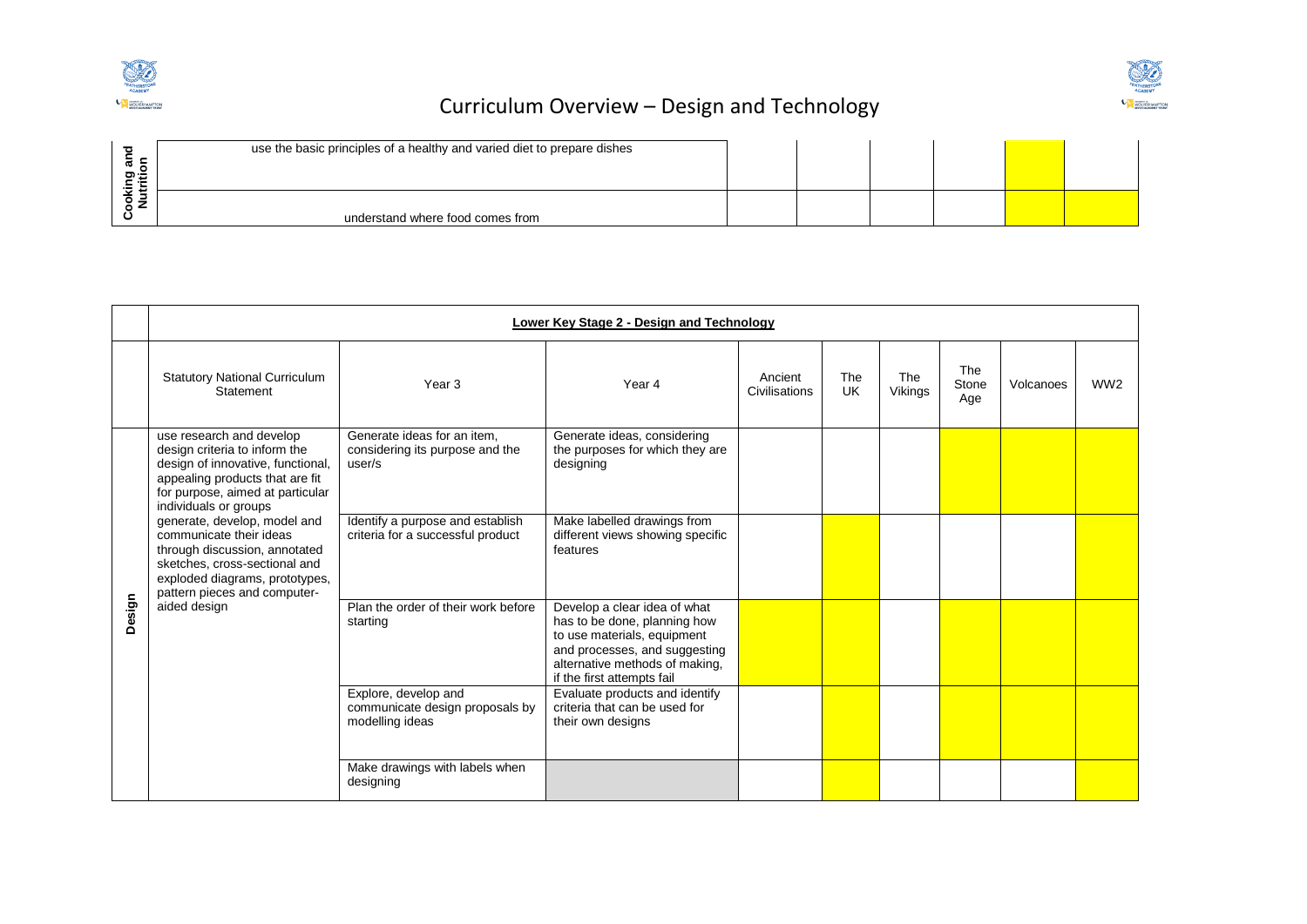



| Make     | select from and use a wider<br>range of tools and equipment<br>to perform practical tasks [for<br>example, cutting, shaping,<br>joining and finishing],<br>accurately]<br>select from and use a wider<br>range of materials and<br>components, including<br>construction materials, textiles<br>and ingredients, according to<br>their functional properties and<br>aesthetic qualities | Make their design using<br>appropriate techniques<br>With help measure, mark out, cut<br>and shape a range of materials                  | Begin to select tools and<br>materials; use vocab' to name<br>and describe them<br>Measure, cut and score with<br>some accuracy |  |  |  |
|----------|-----------------------------------------------------------------------------------------------------------------------------------------------------------------------------------------------------------------------------------------------------------------------------------------------------------------------------------------------------------------------------------------|------------------------------------------------------------------------------------------------------------------------------------------|---------------------------------------------------------------------------------------------------------------------------------|--|--|--|
|          |                                                                                                                                                                                                                                                                                                                                                                                         | Use tools eg scissors and a hole<br>punch safely                                                                                         | Use hand tools safely and<br>appropriately                                                                                      |  |  |  |
|          |                                                                                                                                                                                                                                                                                                                                                                                         | Assemble, join and combine<br>materials and components<br>together using a variety of<br>temporary methods e.g. glues or<br>masking tape | Assemble, join and combine<br>materials in order to make a<br>product                                                           |  |  |  |
|          |                                                                                                                                                                                                                                                                                                                                                                                         | Select and use appropriate fruit<br>and vegetables, processes and<br>tools                                                               | Cut, shape and join fabric to<br>make a simple garment. Use<br>basic sewing techniques                                          |  |  |  |
|          |                                                                                                                                                                                                                                                                                                                                                                                         | Use basic food handling, hygienic<br>practices and personal hygiene                                                                      | Follow safe procedures for food<br>safety and hygiene                                                                           |  |  |  |
|          |                                                                                                                                                                                                                                                                                                                                                                                         | Use simple finishing techniques to<br>improve the appearance of their<br>product                                                         | Choose and use appropriate<br>finishing techniques                                                                              |  |  |  |
|          | investigate and analyse a<br>range of existing products<br>evaluate their ideas and<br>products against their own                                                                                                                                                                                                                                                                       | Evaluate their product against<br>original design criteria e.g. how<br>well it meets its intended purpose                                | Evaluate their work both during<br>and at the end of the<br>assignment                                                          |  |  |  |
| Evaluate | design criteria and consider the<br>views of others to improve their<br>work<br>understand how key events<br>and individuals in design and<br>technology have helped shape<br>the world                                                                                                                                                                                                 | Disassemble and evaluate familiar<br>products                                                                                            | Evaluate their products carrying<br>out appropriate tests                                                                       |  |  |  |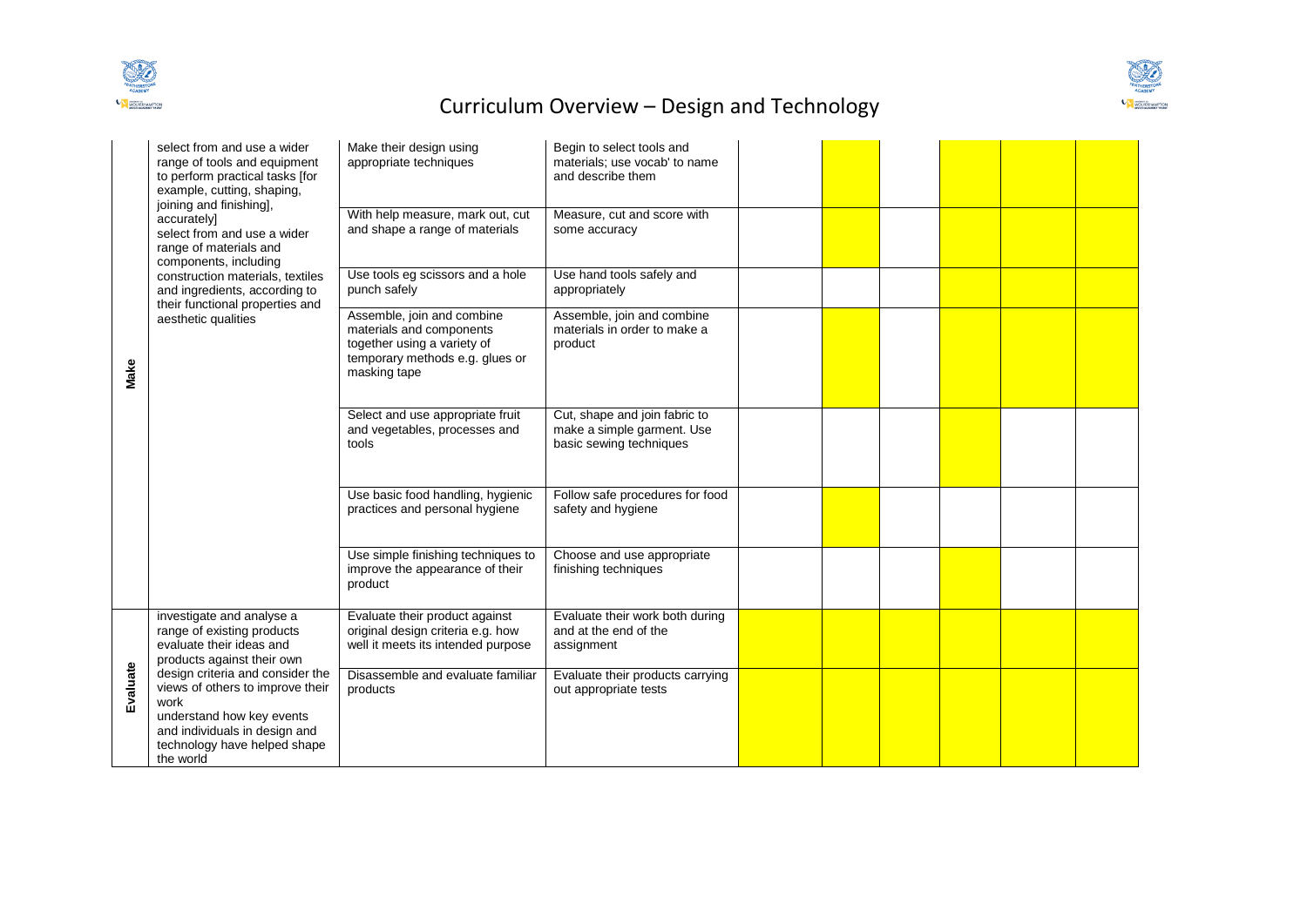



|                           | apply their understanding of how to strengthen, stiffen and reinforce more complex structures                                               |  |  |  |
|---------------------------|---------------------------------------------------------------------------------------------------------------------------------------------|--|--|--|
| <b>Technical Knwledge</b> | understand and use mechanical systems in their products [for example, gears, pulleys, cams, levers<br>and linkages)                         |  |  |  |
|                           | understand and use electrical systems in their products [for example, series circuits incorporating<br>switches, bulbs, buzzers and motors] |  |  |  |
|                           | apply their understanding of computing to program, monitor and control their products                                                       |  |  |  |
| and<br>c                  | understand and apply the principles of a healthy and varied diet                                                                            |  |  |  |
| ٥<br>Cooking<br>utriti    | prepare and cook a variety of predominantly savoury dishes using a range of cooking techniques                                              |  |  |  |
|                           | understand seasonality, and know where and how a variety of ingredients are grown, reared, caught<br>and processed                          |  |  |  |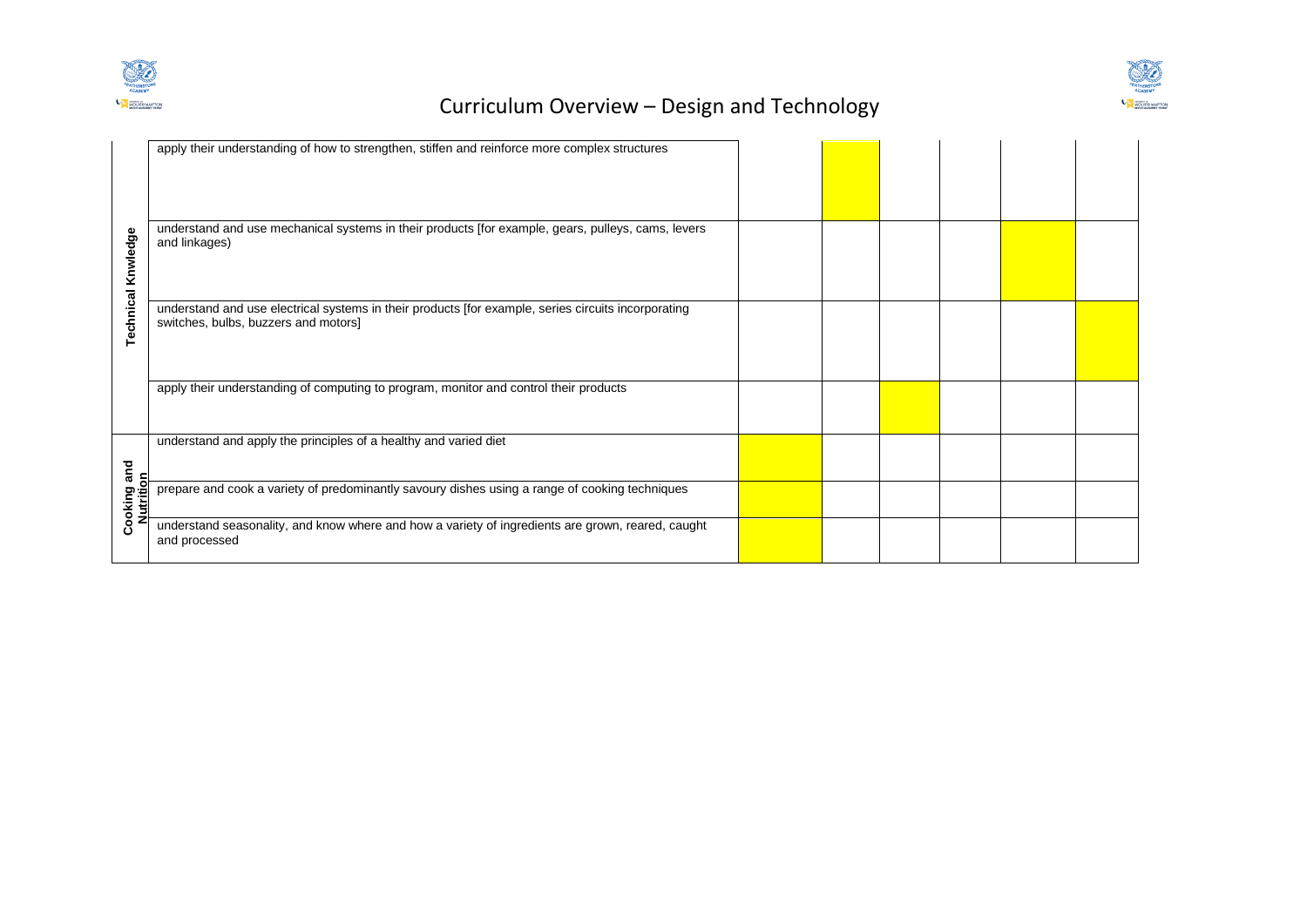



|        | Upper Key Stage 2 - Design and Technology                                                                                                                                                                                                                                                                                                                                                                       |                                                                                                                                                                                             |                                                                                                                           |                      |             |                                  |            |               |                           |  |
|--------|-----------------------------------------------------------------------------------------------------------------------------------------------------------------------------------------------------------------------------------------------------------------------------------------------------------------------------------------------------------------------------------------------------------------|---------------------------------------------------------------------------------------------------------------------------------------------------------------------------------------------|---------------------------------------------------------------------------------------------------------------------------|----------------------|-------------|----------------------------------|------------|---------------|---------------------------|--|
|        | <b>Statutory National Curriculum</b><br>Statement                                                                                                                                                                                                                                                                                                                                                               | Year 5                                                                                                                                                                                      | Year <sub>6</sub>                                                                                                         | The<br><b>Tudors</b> | Rainforests | Anglo<br>Saxons<br>and<br>Romans | Victorians | <b>Rivers</b> | Space<br>and<br>explorers |  |
| Design | use research and develop<br>design criteria to inform the<br>design of innovative,<br>functional, appealing products<br>that are fit for purpose, aimed<br>at particular individuals or<br>groups<br>generate, develop, model and<br>communicate their ideas<br>through discussion, annotated<br>sketches, cross-sectional and<br>exploded diagrams,<br>prototypes, pattern pieces and<br>computer-aided design | Generate ideas through<br>brainstorming and identify a<br>purpose for their product                                                                                                         | Communicate their ideas<br>through detailed labelled<br>drawings                                                          |                      |             |                                  |            |               |                           |  |
|        |                                                                                                                                                                                                                                                                                                                                                                                                                 | Draw up a specification for their<br>desian                                                                                                                                                 | Develop a design specification                                                                                            |                      |             |                                  |            |               |                           |  |
|        |                                                                                                                                                                                                                                                                                                                                                                                                                 | Develop a clear idea of what has<br>to be done, planning how to use<br>materials, equipment and<br>processes, and suggesting<br>alternative methods of making if<br>the first attempts fail | Explore, develop and<br>communicate aspects of their<br>design proposals by modelling<br>their ideas in a variety of ways |                      |             |                                  |            |               |                           |  |
|        |                                                                                                                                                                                                                                                                                                                                                                                                                 | Use results of investigations,<br>information sources, including ICT<br>when developing design ideas                                                                                        | Plan the order of their work,<br>choosing appropriate materials,<br>tools and techniques                                  |                      |             |                                  |            |               |                           |  |
|        | select from and use a wider<br>range of tools and equipment<br>to perform practical tasks [for<br>example, cutting, shaping,                                                                                                                                                                                                                                                                                    | Select appropriate materials, tools<br>and techniques                                                                                                                                       | Select appropriate tools,<br>materials, components and<br>techniques                                                      |                      |             |                                  |            |               |                           |  |
|        | joining and finishing],<br>accurately]<br>select from and use a wider                                                                                                                                                                                                                                                                                                                                           | Measure and mark out accurately                                                                                                                                                             | Assemble components make<br>working models                                                                                |                      |             |                                  |            |               |                           |  |
| Make   | range of materials and<br>components, including<br>construction materials, textiles<br>and ingredients, according to<br>their functional properties and                                                                                                                                                                                                                                                         | Use skills in using different tools<br>and equipment safely and<br>accurately                                                                                                               | Use tools safely and accurately                                                                                           |                      |             |                                  |            |               |                           |  |
|        | aesthetic qualities                                                                                                                                                                                                                                                                                                                                                                                             | Weigh and measure accurately<br>(time, dry ingredients, liquids)                                                                                                                            | Construct products using<br>permanent joining techniques                                                                  |                      |             |                                  |            |               |                           |  |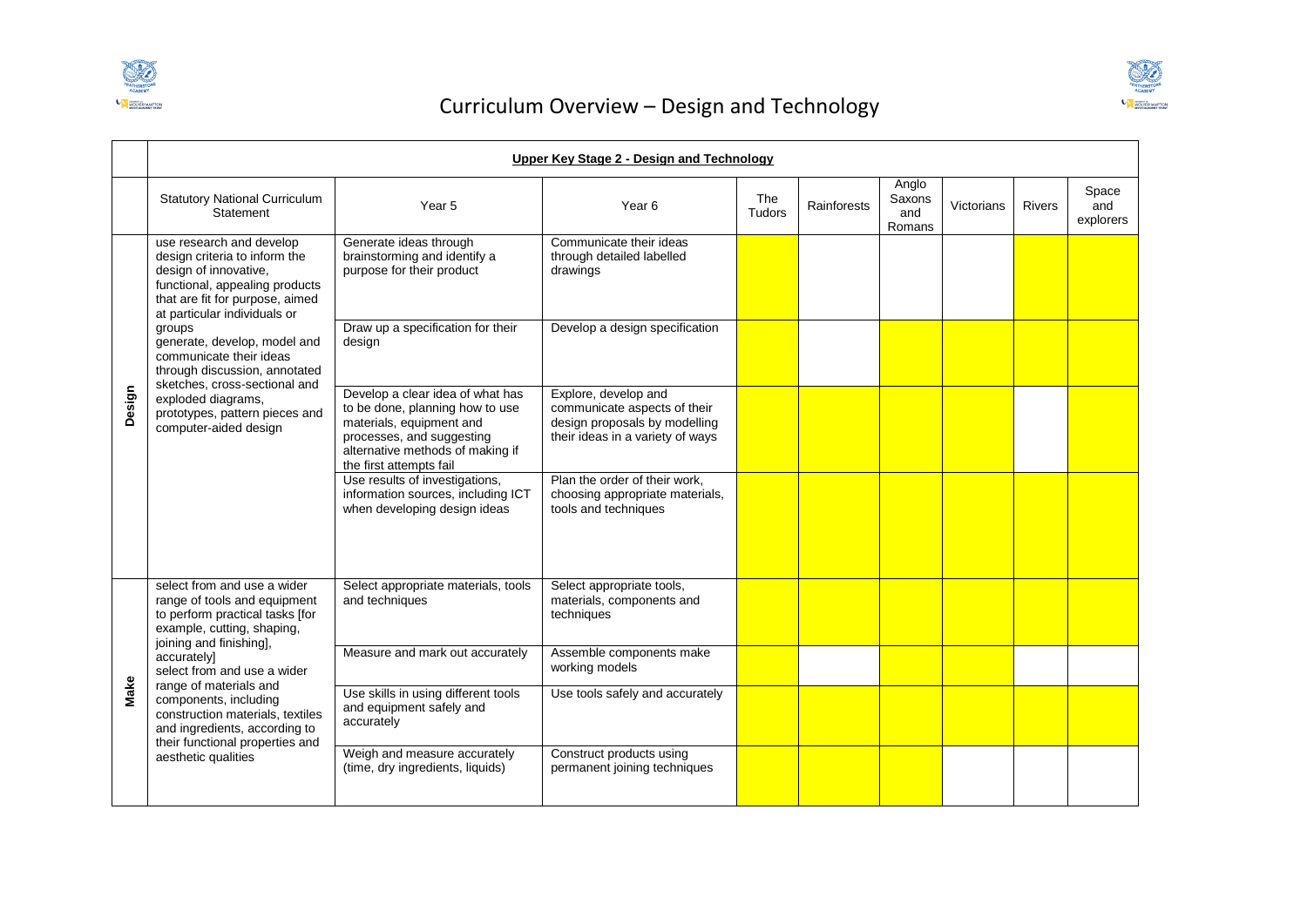



|                           |                                                                                                                                             | Apply the rules for basic food<br>hygiene and other safe practices<br>e.g. hazards relating to the use of<br>ovens | Make modifications as they go<br>along                                                                                |  |                                             |  |
|---------------------------|---------------------------------------------------------------------------------------------------------------------------------------------|--------------------------------------------------------------------------------------------------------------------|-----------------------------------------------------------------------------------------------------------------------|--|---------------------------------------------|--|
|                           |                                                                                                                                             | Cut and join with accuracy to<br>ensure a good-quality finish to the<br>product                                    | Pin, sew and stitch materials<br>together create a product                                                            |  |                                             |  |
|                           |                                                                                                                                             |                                                                                                                    | Achieve a quality product                                                                                             |  |                                             |  |
|                           | investigate and analyse a<br>range of existing products<br>evaluate their ideas and<br>products against their own                           | Evaluate a product against the<br>original design specification                                                    | Evaluate their products,<br>identifying strengths and areas<br>for development, and carrying<br>out appropriate tests |  |                                             |  |
| Evaluate                  | design criteria and consider<br>the views of others to improve<br>their work<br>understand how key events                                   | Evaluate it personally and seek<br>evaluation from others                                                          | Record their evaluations using<br>drawings with labels                                                                |  |                                             |  |
|                           | and individuals in design and<br>technology have helped shape<br>the world                                                                  |                                                                                                                    | Evaluate against their original<br>criteria and suggest ways that<br>their product could be improved                  |  |                                             |  |
|                           |                                                                                                                                             | apply their understanding of how to strengthen, stiffen and reinforce more complex structures                      |                                                                                                                       |  |                                             |  |
|                           | and linkages)                                                                                                                               | understand and use mechanical systems in their products [for example, gears, pulleys, cams, levers                 |                                                                                                                       |  |                                             |  |
| <b>Technical Knwledge</b> | understand and use electrical systems in their products [for example, series circuits incorporating<br>switches, bulbs, buzzers and motors] |                                                                                                                    |                                                                                                                       |  |                                             |  |
|                           |                                                                                                                                             | apply their understanding of computing to program, monitor and control their products                              |                                                                                                                       |  | Order in robotics workshop every two years. |  |